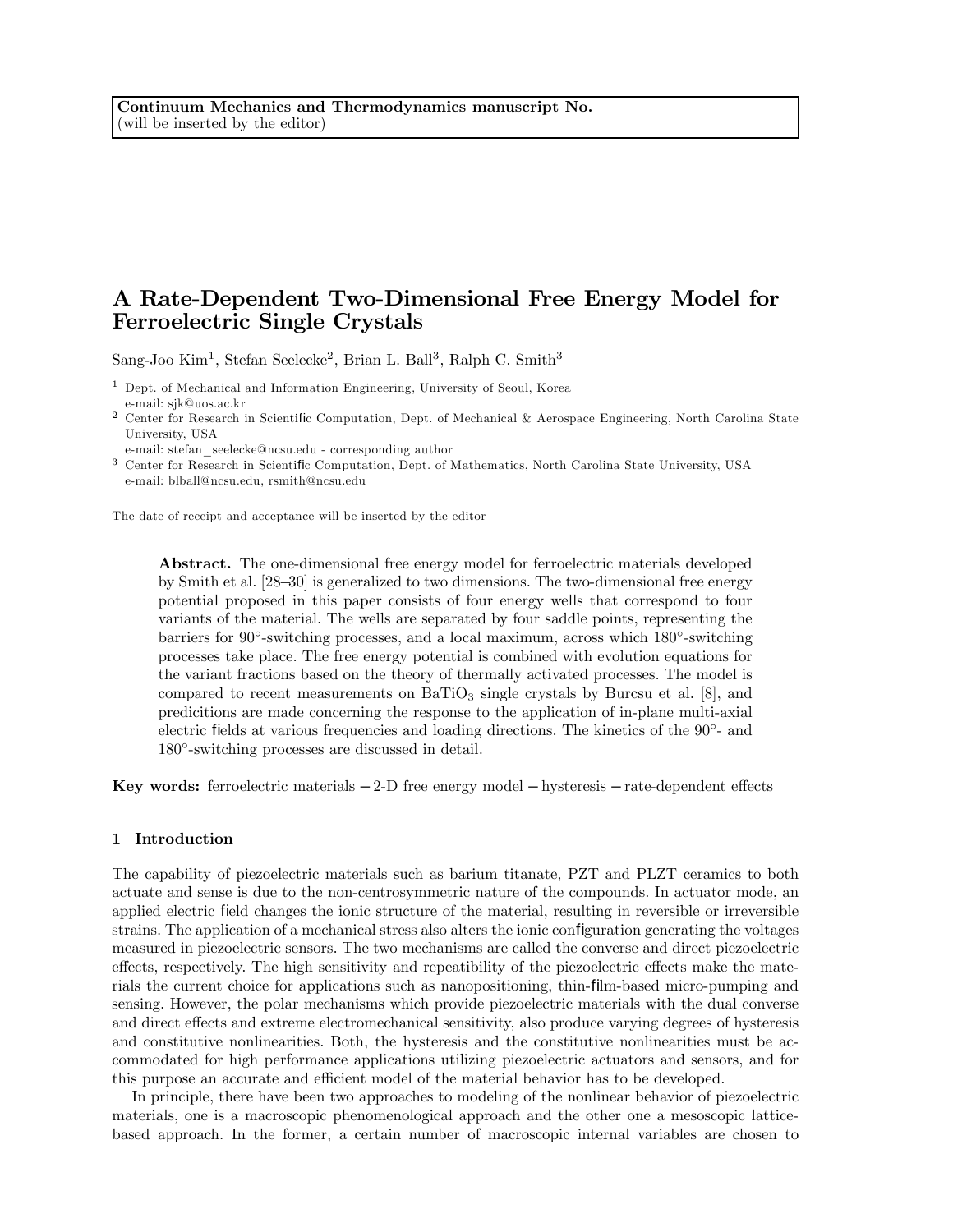represent experimental measurements. An early modeling attempt in this category was made by Chen [9] and Chen and Madsen [10]. Their work uses a single scalar internal state variable that represents the extent of alignment of dipoles. A detailed account of the thermodynamic structure of phenomenological models for ferroelectricity is given by Bassiouny et al.  $[4,5]$  and Bassiouny and Maugin  $[6,7]$ . Their thermodynamic formulation uses the concept of internal variables to capture a yield function that defines the domain of reversible behavior within the space of applied fields. Recently, Cocks and McMeeking [13] have developed a phenomenological model that simulates the nonlinear response of ferroelectrics to electrical and mechanical loading. They use the average state of remnant strain and remnant polarization in the polycrystal as internal state variables. Kamlah and Tsakmakis [18] use the remnant strain and remnant polarization for the constitutive response of ferroelectrics. However, they decompose remnant strain into two parts: one is due to remnant polarization and the other is due to ferroelastic switching. Their one-dimensional model is extended to allow multi-axial loading [19]. Following the decomposition of Kamlah and Tsakmakis [18], Kim and Kwak [21] developed a onedimensional model for the nonlinear behavior of a piezoelectric wafer by adapting a rate-dependent viscoplastic mechanical model.

The second type of approach is based on a description of the switching processes at the crystal lattice scale. In a tetragonal lattice of perovskite crystals, there are six distinct types of states. Depending on applied electric and mechanical loading, each of the six states has a different energy level, and the lattices in unstable states tend to change their polarization direction into the polarization direction of more stable states. By incorporating these features into a switching model, Hwang et al. [16] were able to reproduce the main effects found in the macroscopic response of ferroelectric polycrystals, namely: dielectric hysteresis, butterfly hysteresis in strain versus electric field, and mechanical nonlinearity. Hwang et al. argued that switching occurs when the work done by local fields during a given ferroelectric switching event exceeds a critical value. They used an averaging procedure to account for the variety of crystallographic orientations and assumed uniform stress and electric fields. However, their model showed a deficiency in a comparison with measurements of uniaxial material response [22]. In order to solve the inconsistency, Hwang et al. [17], Chen and Lynch [11,12], Huber et al. [14] incorporated the local interaction between adjacent regions of material with differing polarization states, which was neglected in the original work of Hwang et al. Kim and Jiang [20] also proposed a similar constitutive and finite element model adopting a Reuss type micromechanics assumption. Their model consists of Helmholtz free energy, switching criterion and switching kinetics; the rate of switching is assumed to be proportional to the thermodynamic driving force. All of the above models are based on rate-independent or viscoplasticity-type switching evolution equations. The mass fractions of different types of states of the materials are chosen as internal variables, and their evolutions are phenomenologically described as a function of the amount of energy released during a switching process or of a thermodynamic driving force. However, it has not been shown yet that these evolution equations are capable of simulating the transient dynamics behavior and the closure of biased minor loops in the hysteresis response of the material.

To solve this problem, Smith et al. [28—30] recently regarded ferroelectric switching as a thermally activated process and developed a one-dimensional model based on kinetic switching equations. In this approach, motivated by the shape memory alloy model developed by Müller, Achenbach, and Seelecke  $[1, 2, 23, 27]$ , a one-dimensional Helmholtz free energy potential consisting of two convex energy wells and a concave energy barrier (spinodal region) between the wells is proposed as a function of polarization. Depending on the applied electric field, dipoles jump from one energy well to another according to a competition between thermal activation and energy barriers. Though their model has been successful in simulating the transient dynamics and minor loop behavior of the material, it features only two energy wells, and as a result it can not model 90◦-switching processes.

This has been improved by Sahota [26], who extended the pure polarization model to include a 1-D strain component and a corresponding  $90°$ -variant. The approach allows to account for the effect of mechanical stress in one direction; however, Sahota only gives a qualitative picture based on purely convex energies without spinodal regimes, and no comparison with experimental data is made.

In the present article, we propose an extension of the model by Smith et al. to the two-dimensional case. In contrast to the full 3-D case, this still allows a graphic representation of the relevant energy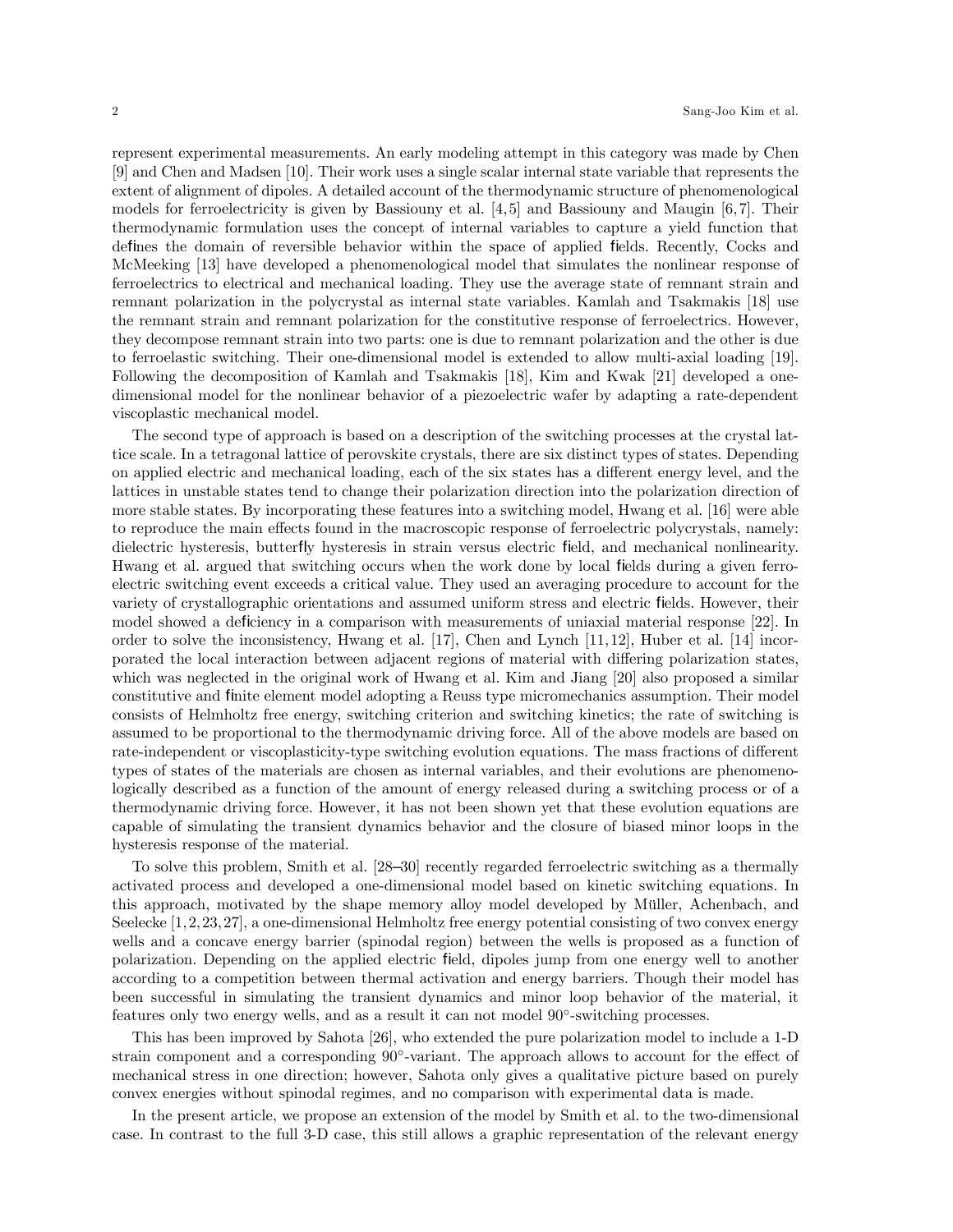A Rate-Dependent Two-Dimensional Free Energy Model for Ferroelectric Single Crystals 3



Fig. 1. Lattice structure in a paraelectric and ferroelectric PbTiO<sup>3</sup> crystal, 90◦- and 180◦-switching processes.

functions through surface and contour plots. In order to discuss and illustrate the complexities arising in multiple dimensions, we therefore treat the 2-D case in this paper before addressing the development of a full 3-D model at a later stage. We also confine attention to the case of pure electric loading and study the effects of mechanical stresses in a forthcoming paper [3]. We discuss the additional complexities introduced by the multi-dimensional energy landscape, e.g., the determination of transformation trajectories due to the field-dependent movement of saddle points and their impact on the transition probabilities for the transformation from one phase to the other. An extended set of evolution equations accounting for the increased number of variants is presented, which is subsequently solved numerically for several cases of electric loading. The model is compared to polarization hysteresis loops recently observed by Burcsu et al.  $[8]$  for  $BaTiO<sub>3</sub>$  single crystals, and predictions are made for multi-axial electrical loading and various loading rates.

#### 2 Free Energy Function

## 2.1 Helmholtz free energy function

Energy formulations for commonly employed ferroelectric materials can be motivated by changes occuring in the ionic structure during domain switchings or phase transitions in response to applied electric and stress fields. For illustration, we focus on  $PbTiO<sub>3</sub>$  which is isostructural with the mineral perovskite  $(CaTiO<sub>3</sub>)$ . The crystal lattice of a perovskite material, as shown in Figure 1(a), exhibits a cubic configuration at temperatures above the Curie point  $T_C$  (paraelectric phase) and a tetragonal form below  $T_C$  (ferroelectric phase). Specifically, a unit cell of the material will have a cubic structure at temperatures  $T>T_C$  with the  $Ti^{+4}$  ion located at the center of the lattice, and it will be in one of six tetragonal structures at temperatures  $T < T_C$  with the  $Ti^{+4}$  ion biased along one of the three mutually orthogonal crystallographic directions, see for example Figure 1(b). Net polarization in the lattice is zero in the former case, while it has a finite value in the latter case. The position of  $Ti^{+4}$  is not fixed but varies under an electric field. Under an electric field opposite to the polarization direction of the lattice, the  $Ti^{+4}$  ion moves in the direction of the applied field and, when the electric field exceeds a critical value (coercive field), the net polarization of the lattice is reversed, Figure 1(c). This type of process is called 180◦-switching, while the application of an electric field perpendicular to the polarization direction of the lattice, leads to what is called  $90°$ -switching as shown in Figure 1(d).

Smith et al.  $[30]$  have proposed a one-dimensional free energy potential that models  $180^0$ -switching processes with two energy wells and one local maximum between the two wells, as shown in Figure 2. In Figure 2, the left plot shows the one-dimensional Helmholtz free energy density  $\psi_1(P_1)$ , and the center and right hand side plots are the Gibbs free energy densities  $g_1(P_1; E_1)$  under increasing electric field. The latter are related to the Helmholtz free energy by the Legendre transformation  $g_1 = \psi_1 - E_1 P_1$ .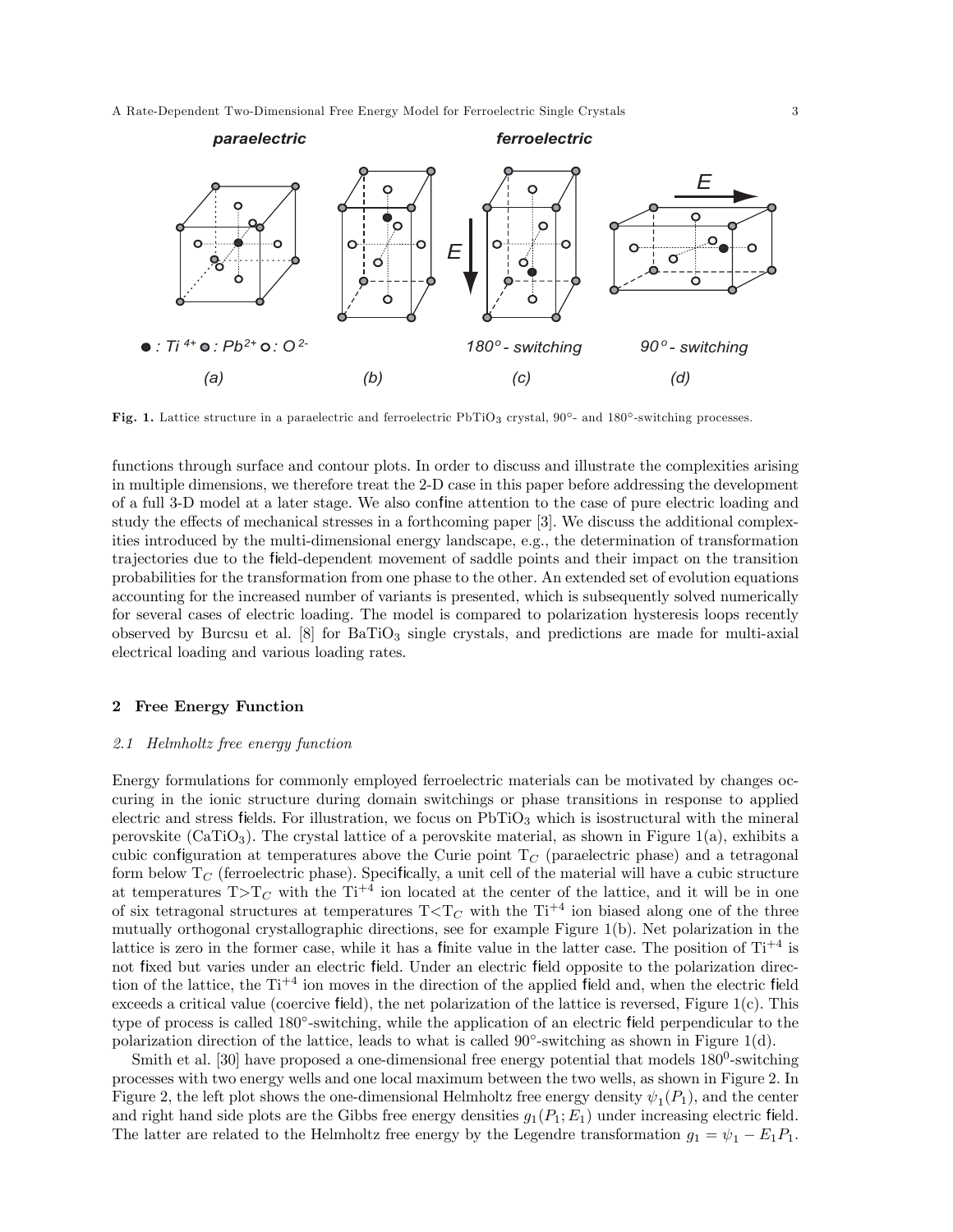4 Sang-Joo Kim et al.



Fig. 2. One-dimensional Helmholtz free energy  $\psi_1$  and Gibbs free energy  $g_1$  for increasing field  $E_1$ .

The application of an electric field distorts the Gibbs energy landscape and a dipole switch occurs when the equilibrium value determining the  $Ti<sup>+4</sup>$  position exceeds the unstable equilibrium due to the central  $O^{-2}$  ion pairs, as shown in the center and right plots of Figure 2.

In the present paper, the one-dimensional free energy of Smith et al. is generalized to a twodimensional free energy potential that consists of four energy wells, four saddle points and one local energy maximum. In the two-dimensional energy model, the Helmholtz free energy function per unit reference volume is given by

$$
\psi(P_1, P_2) = \psi_1(P_1) + \psi(P_2) + aP_1^2 P_2^2,\tag{1}
$$

$$
\psi_1(P_1) = \begin{cases} \frac{1}{2}\eta (P_1 + P_R)^2 & \text{if } P_1 \le -P_I, \\ \frac{1}{2}\eta (P_I - P_R)(P_1^2/P_I - P_R) & \text{if } -P_I \le P_1 \le P_I, \\ \frac{1}{2}\eta (P_1 - P_R)^2 & \text{if } P_I \le P_1, \end{cases}
$$
(2)

$$
\psi_2(P_2) = \begin{cases} \frac{1}{2}\eta (P_2 + P_R)^2 & \text{if } P_2 \le -P_I, \\ \frac{1}{2}\eta (P_I - P_R)(P_2^2/P_I - P_R) & \text{if } -P_I \le P_2 \le P_I, \\ \frac{1}{2}\eta (P_2 - P_R)^2 & \text{if } P_I \le P_2, \end{cases}
$$
(3)

where  $\psi_1$  and  $\psi_2$  are the one-dimensional Helmholtz free energy potentials in the respective  $P_1$ - and  $P_2$ - directions that are used by Smith et al. The term  $P_I$  ( $0 < P_I < P_R$ ) denotes the positive value of polarization, at which the convexity of  $\psi_1$  and  $\psi_2$  changes along the  $P_1$ - and  $P_2$ - axes, respectively,  $P_R$ stands for the polarization value at the minima of the four energy wells, and  $\eta$  is a material parameter corresponding to the inverse dielectric susceptibility of the material. The quantity  $P_R$  is also called the remnant polarization, and  $P_I$  is the polarization, at which the material starts to switch upon reaching the coercive electric field. The third term in (1) is a coupling term responsible for the four energy wells to be located along the  $P_1$  and  $P_2$  axes. Surface and contour plots for the Helmholtz free energy potential given by (1) are shown in Figures 3(a) and 3(b), respectively. In Figure 3(b), one can see four energy wells denoted by  $W_1$ ,  $W_2$ ,  $W_3$  and  $W_4$ , each of which being located at  $(P_R, 0), (0, P_R), (-P_R, 0)$ , and  $(0, -P_R)$  in the counterclockwise direction, respectively. In the present paper, the notations  $W_1$ , W2, W<sup>3</sup> and W<sup>4</sup> are used to denote the energy minimum states in the corresponding wells as well as the wells themselves. The four saddle points are denoted as  $S_1$ ,  $S_2$ ,  $S_3$  and  $S_4$  in the figure and are located at  $(P_C, P_C), (-P_C, P_C), (-P_C, -P_C)$ , and  $(P_C, -P_C)$ , respectively, where  $P_C$  is defined by

$$
P_C \equiv \sqrt{(\eta/2a)(P_R - P_I)/P_I}.\tag{4}
$$

In contrast to the 1-D case, there is no longer a unique location at which the transformation from one phase to another occurs. In fact, due to thermal fluctuations, there is an infinite number of paths across the "ridges" in the energy landscape that the lattice elements can take for the transformation from one well into another. A related problem has also been treated by Puglisi and Truskinovsky [24, 25] in the context of a system of transforming bi-stable elements. They illustrate the various transformation trajectories of elements with different barriers and construct Peierls energy landscapes from the projections of these trajectories across saddle points. To simplify the picture in our case, we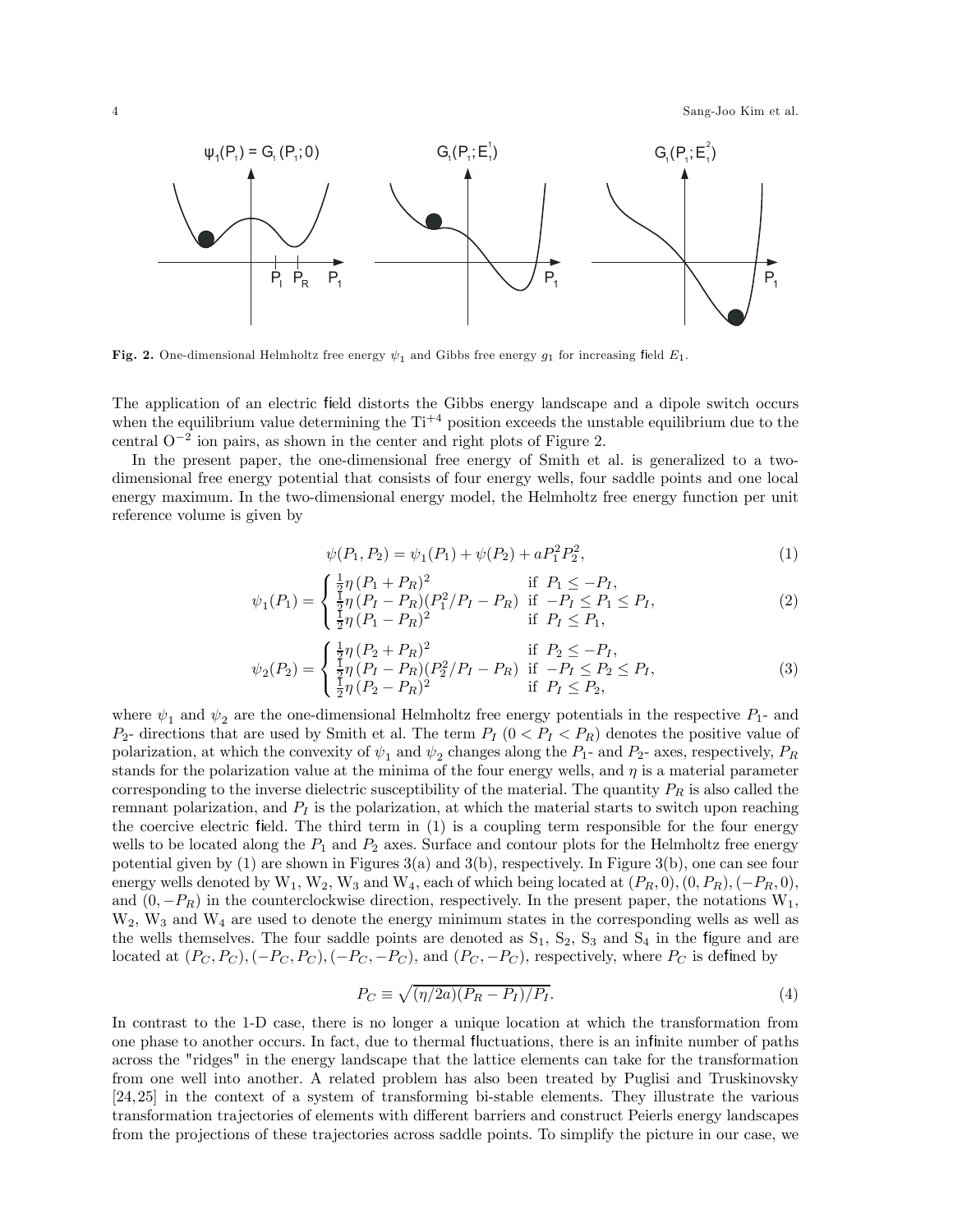

Fig. 3. Two-dimensional Helmholtz free energy plots.

will also assume that the transformations always occur across the saddle points, as these represent the minimum energy barriers. This assumption is motivated by the observation that, even though some thermal activation is certainly present in the material, we are dealing with a solid body, and we can assume it to be relatively small compared to the barrier height of the Gibbs free energy potential. Hence, there will be only negligible fluctuation in the transformation trajectories, and the saddle points represent the energy barriers for four different types of 90◦-domain switching processes. A local energy maximum is located at the center of the plot, and it is across this maximum that the 180◦-domain switching processes occur. Finally, it is to be noted that the two-dimensional free energy given by (1)-(3) reduces to the one-dimensional model of Smith et al., only if the electric field is applied in the  $\pm P_1$ -direction in Figure 3 and no 90°-switching is allowed. In this case, only 180°-domain switching occurs between dipoles in  $W_1$  and  $W_3$  wells, and since  $P_2 = 0$  along the  $P_1$  axis, the two-dimensional free energy (1) reduces to  $\psi(P_1, P_2) = \psi_1(P_1) + \frac{1}{2}\eta P_R(P_I - P_R)$ .

## 2.2 Gibbs free energy function

The last section discussed the details of the Helmholtz free energy function, which, due to  $E_i = \partial \psi / \partial P_i$ , is the primary constitutive quantity to be determined from  $(E_i, P_i)$ -diagrams. The free energy that dictates the kinetics of the phase transformations, however, is the Gibbs free energy, and it is really its energy barriers and minima that are of primary interest.

In the two-dimensional model, the work of a dipole in an electric field is combined with the Helmholtz energy  $\psi$  given by (1) to yield

$$
g(P_1, P_2; E_1, E_2) = \psi(P_1, P_2) - E_1 P_1 - E_2 P_2,
$$
\n<sup>(5)</sup>

where  $E_1$  and  $E_2$  are the components of applied electric field in the  $P_1$  and  $P_2$  directions, respectively. If an electric field of magnitude E is applied at an angle  $\theta_E$  with respect to the positive  $P_1$  axis in the counterclockwise direction, then  $E_1 = E \cos \theta_E$  and  $E_2 = E \sin \theta_E$ . The semicolon notation used in (5) indicates that g is a function of  $P_i$  as shown in Figure 3; the electric field  $E_i$  represents a parameter shaping the energy landscape by changing the locations of local minima, local maximum and saddle points.

#### 3 Basic Model Equations

In order to describe the kinetics of the switching processes, we consider a representative volume element, composed of mesoscopic lattice elements, each of which see the energy landscape introduced above.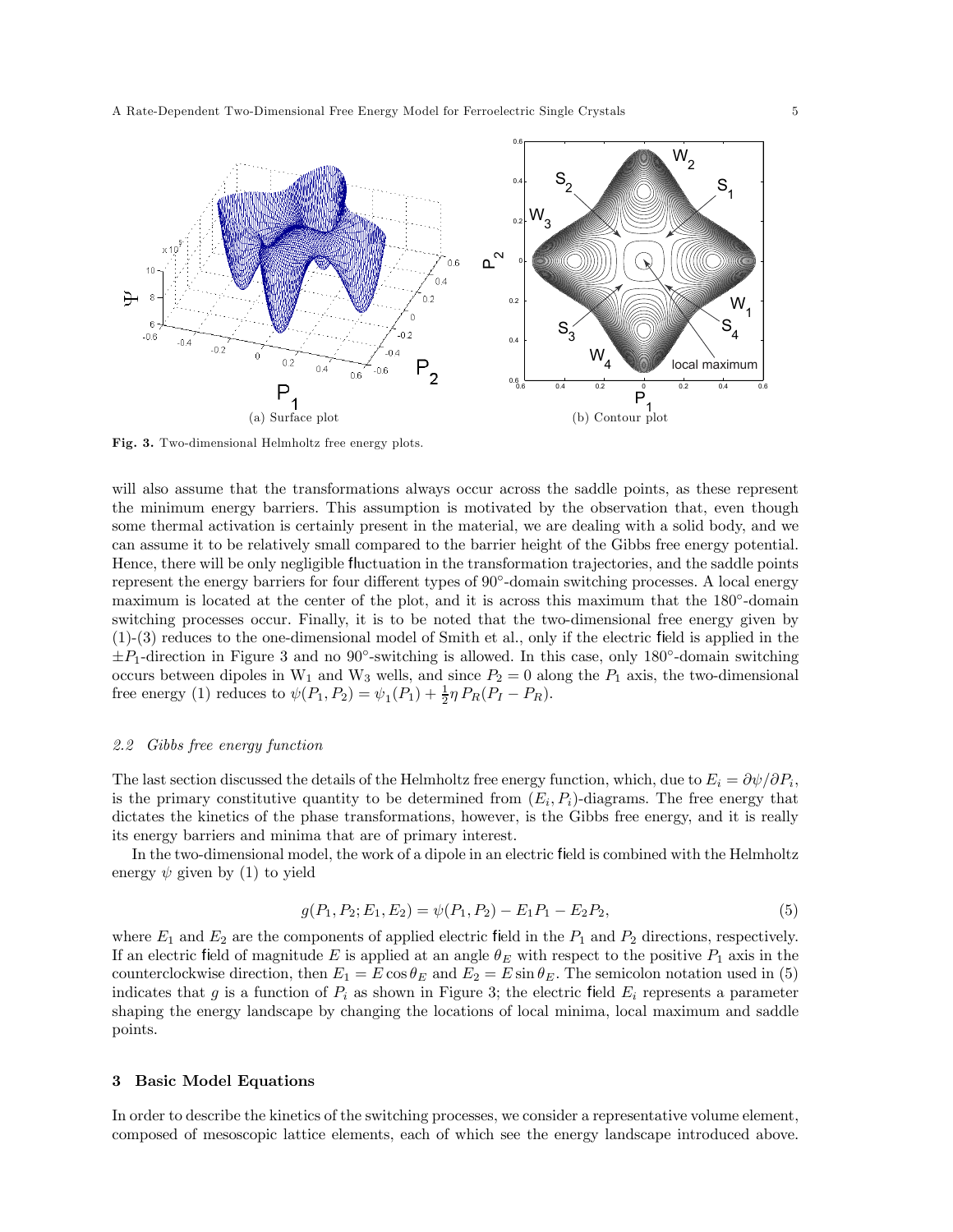Due to thermal activation, present in every physical body at non-zero temperature, the polarization of a lattice element fluctuates about its equilibrium value in the specific well, which characterizes its phase ( $\pm 180^\circ$ ,  $\pm 90^\circ$  or  $W_1 - W_4$ ). When an electric field is applied in a certain direction, the corresponding energy barriers are lowered, and switching can occur from one state to another.

The average polarization of the representative volume element in the i-direction is given by

$$
\bar{P}_i = \sum_{\alpha=1}^4 x_\alpha P_i^{\alpha}.
$$
\n(6)

This expression is the weighted sum of the average polarizations of all lattice elements  $P_i^{\alpha}$  in the individual wells, and the weighting factors are the respective phase fractions  $x_{\alpha}$ . The average polarizations  $P_i^{\alpha}$  can be computed from statistical arguments, which are based on the probability to find a particular polarization state  $(P_1, P_2)$ 

$$
\mu(P_1, P_2) = C \exp\left\{-\frac{g(P_1, P_2; E_1, E_2)}{k_B T/V_{LE}}\right\}.
$$
\n(7)

This is a typical Boltzmann expression with a normalization constant  $C$ ,  $k_B$  and  $T$  are Boltzmann's constant and the absolute temperature, g is the Gibbs free energy density introduced above, and  $V_{LE}$ is the volume of a lattice element. The average polarization in phase  $\alpha$  is then obtained from

$$
P_i^{\alpha} = \iint P_i \,\mu \left( P_1, P_2 \right) \, dP_1 dP_2,\tag{8}
$$

with the domain of integration extending according to the limits used in the energy definition (2) and (3). In the limiting case of vanishing thermal activation, the probabilities degenerate to Dirac-Delta functions, and the average values coincide with the polarizations at the minima of the energy wells.

The phase fractions  $x_{\alpha}$  in Eq. (6) are determined from a set of evolution equations, motivated by the theory of thermally activated processes. The rate of change of the phase fraction in energy well  $W_{\alpha}$  is given by

$$
\dot{x}_{\alpha} = \sum_{\beta=1,\beta \neq \alpha}^{4} \left( \mu_{\beta \alpha} x_{\beta} - \mu_{\alpha \beta} x_{\alpha} \right) \qquad \alpha = 1, 2, 3, 4,
$$
\n(9)

which expresses the fact that  $x_{\alpha}$  can change due to a gain or loss of lattice elements from or to neighboring wells. These gains and losses are proportional to the number of lattice elements in the neighboring wells,  $x_{\beta}$ , and the phase fraction in the well of interest,  $x_{\alpha}$ . The proportionality factors  $\mu_{\alpha\beta}$  are the transition probabilities for a switch from W<sub>α</sub>-well to W<sub>β</sub>-well, and they are computed from statistical thermodynamics as

$$
\mu_{\alpha\beta} = \frac{1}{\tau_{\alpha\beta}} \exp\left(\frac{-\Delta g_{\alpha\beta}}{k_B T / V_{LE}}\right), \qquad \alpha, \beta = 1, 2, 3, 4, \ \alpha \neq \beta. \tag{10}
$$

They are the product of the probability of finding a lattice element on top of the barrier between  $W_{\alpha}$ and W<sub>β</sub>-wells, and the frequency  $1/\tau_{\alpha\beta}$  with which it attempts to cross this barrier. It is well known from statistical mechanics that these frequencies depend on the curvature of the energy well, and if this well is not rotationally symmetric, the frequencies will be anisotropic. For the sake of simplicity, we will not update the frequencies, when the positions of the saddle points move, and we will assume  $\tau_{90} = \tau_{180} \equiv \tau$  for two different relaxation times  $\tau_{90}$  and  $\tau_{180}$ , representing different time scales for the two types of switching processes. The term  $\Delta g_{\alpha\beta} := g(P_i^{\alpha\beta}; E_j) - g(P_i^{\alpha}; E_j)$  is the difference between the energy on top of the barrier at  $P_i^{\alpha\beta}$  and the energy at the minimum of  $W_\alpha$ -well,  $P_i^{\alpha}$ . Note that expression (10) is again the low thermal activation limit of the transition probability, based on the same assumption that was already introduced with the definition of the saddle point as the actual barrier.

The saddle points, local maximum and local minima are not fixed but move in the  $(P_1, P_2)$ -plane depending on the applied electric field. Their locations can be found by solving the coupled nonlinear algebraic equations,  $\partial g/\partial P_1 = 0$  and  $\partial g/\partial P_2 = 0$ , because the gradient of the Gibbs free energy has to be zero in the  $P_1$ - and  $P_2$ -directions at the extremum points. Usually, multiple solutions exist in the simultaneous equations, and we determine the type of extremum point from the following criteria: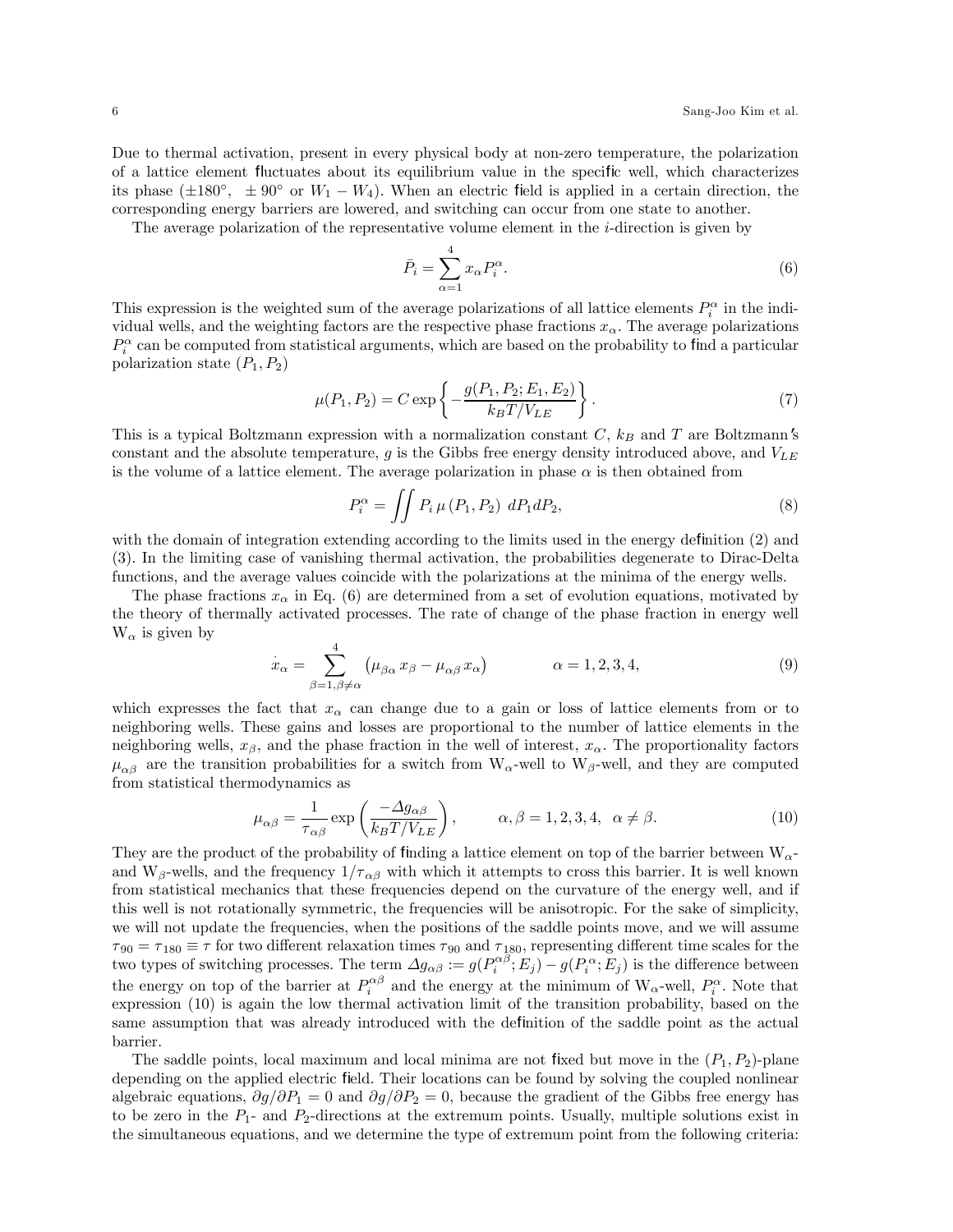

Fig. 4. Location of extremum points of Gibbs free energy under increasing electric fields applied in the  $+P_1$ -direction.

If 
$$
D(P_1, P_2) > 0
$$
 and  $A(P_1, P_2) > 0 \implies$  local minimum at  $(P_1, P_2)$ ,  
If  $D(P_1, P_2) > 0$  and  $A(P_1, P_2) < 0 \implies$  local maximum at  $(P_1, P_2)$ ,  
If  $D(P_1, P_2) < 0$ ,  $\implies$  saddle point at  $(P_1, P_2)$ , (11)

where  $D$  and  $A$  are discriminant equations defined by

$$
D \equiv \begin{vmatrix} \frac{\partial^2 G}{\partial P_1^2} & \frac{\partial^2 G}{\partial P_1 \partial P_2} \\ \frac{\partial^2 G}{\partial P_1 \partial P_2} & \frac{\partial^2 G}{\partial P_2^2} \end{vmatrix}, \qquad A \equiv \frac{\partial^2 G}{\partial P_1^2}.
$$
 (12)

The evaluation of these equations shows that the characteristics of the energy landscape may change drastically during the course of a loading/unloading process. Hence, we have to carefully analyze the landscape in order to define the correct energy barriers and the corresponding transition probabilities. The sequence displayed in Figure 4 illustrates several degeneracies that may occur, and their treatment is discussed in the sequel.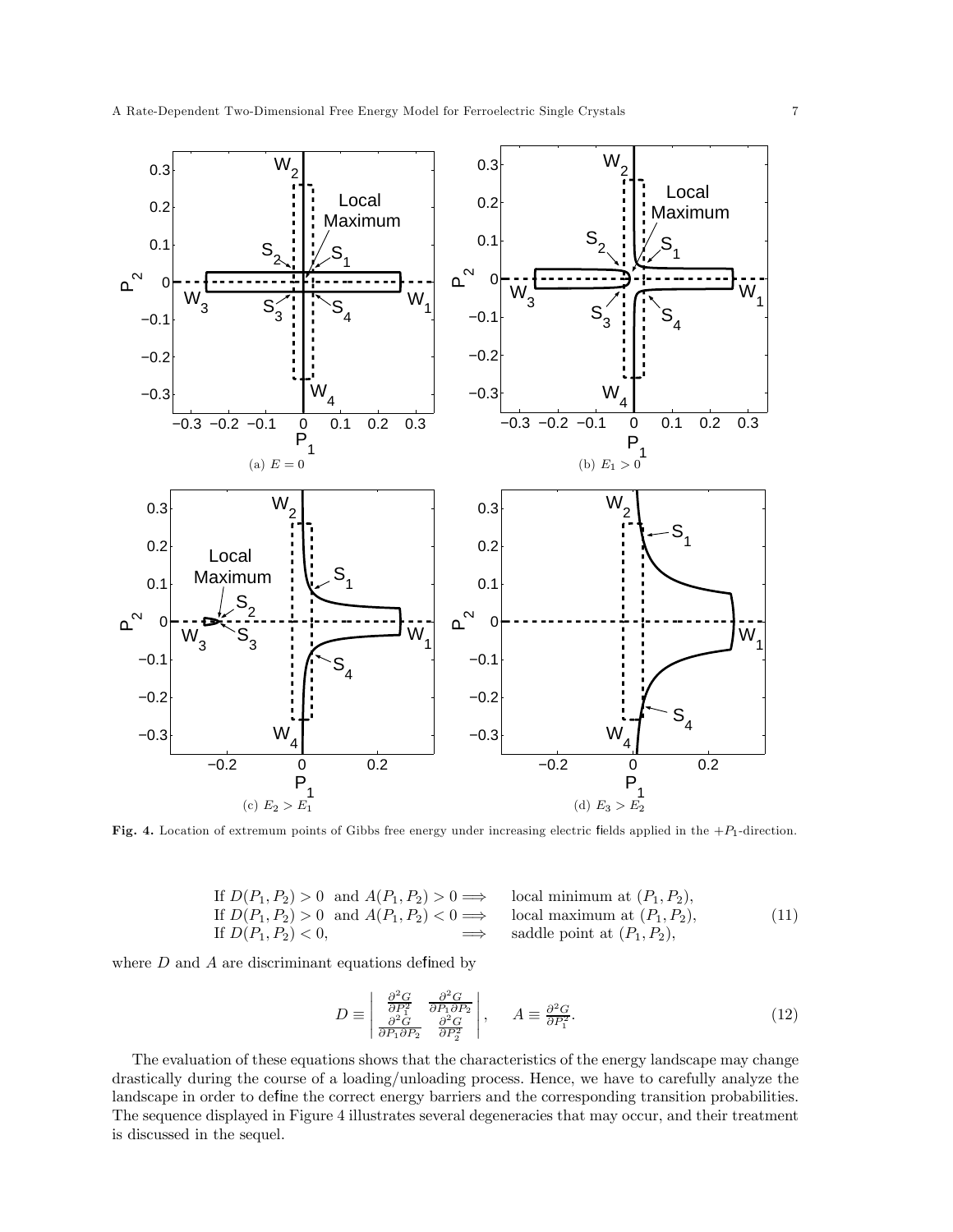The figure shows the movement of various extremal points while the electric field increases in the +P<sub>1</sub>-direction. In the figure, the solid line represents  $\partial G/\partial P_1 = 0$  and the dashed line  $\partial G/\partial P_2 = 0$ . Therefore, the points at which the solid and dashed lines intersect are extremal points. Figure 4(a) shows the various extremal points at zero electric field. At  $E = E_1$ , the saddle points  $S_2$  and  $S_3$  move vertically toward the  $P_1$ -axis and the local maximum moves leftward. They meet at  $(-P_C, 0)$ , and the local maximum converts to a saddle point. After that, the common saddle point moves leftward on the P<sub>1</sub>-axis until it meets the local minimum W<sub>3</sub> at  $(-P<sub>I</sub>, 0)$ , as shown in Figure 4(c). During this period of time, the energy barriers for the  $90°$ -switching processes between the W<sub>2</sub>- ( or W<sub>4</sub>-) well and the W3-well as well as for all 180◦-switching processes are evaluated at the common saddle point. If the electric field is further increased, the local minimum  $W_3$  and the common saddle point merge at the border between the definition ranges of the piecewise energy function and subsequently vanish. In this case, the values of minimum Gibbs energy and energy barriers are evaluated at the same location  $(-P<sub>I</sub>, 0)$ . As a result, the transition probabilities calculated by (10) for the switching processes from the W<sub>3</sub>-well to the W<sub>1</sub>-, W<sub>2</sub>- or W<sub>4</sub>-wells have maximum values, i.e.,  $\mu_{31} = \mu_{32} = \mu_{34} = 1/\tau$ . On the other hand, the saddle point  $S_1$  moves up to  $(P_C, +P_I)$  and merges with the local minimum  $W_2$  when the field is increased, as shown in Figure 4(d). After this, the local minimum  $W_2$  and the saddle point S<sub>1</sub> do no longer exist, and the transition probability for the 90°-switching from the W<sub>2</sub>-well to the W<sub>1</sub>-well is  $\mu_{21} = 1/\tau$ , because the values of minimum energy in the W<sub>2</sub>-well and the energy barrier for 90°-switching between W<sub>2</sub>-well and W<sub>1</sub>-well are evaluated at the same location  $(P_C, +P_I)$ . The same argument holds for switching between the  $W_4$ -well and the W<sub>1</sub>-well. Comparing Figures  $4(c)$ and 4(d), we see that the transition probabilities  $\mu_{32}$  and  $\mu_{34}$  reach their maximum value  $1/\tau$  at about  $E = E_2$ , but those of  $\mu_{21}$  and  $\mu_{41}$  have the same maximum value at about  $E = E_3$ . This means that 90◦-switching in the later period of a process proceeds at a much slower speed than the 90◦-switching in the early period.

It is evident that the determination of the transition probabilities in the multi-dimensional case requires careful tracking of the loading process. Once determined, the  $\mu_{\alpha\beta}$  are then used to assemble the RHS of the ODE system (9). Using the phase fraction constraint  $\sum_{i=1}^{4}$  $\sum_{\alpha=1} x_{\alpha} = 1$ , we can finally reduce the four differential equations (9) to a set of three coupled differential equations:

$$
\begin{aligned}\n\dot{x}_1 &= -(\mu_{12} + \mu_{13} + \mu_{14} + \mu_{41})x_1 + (\mu_{21} - \mu_{41})x_2 + (\mu_{31} - \mu_{41})x_3 + \mu_{41}, \\
\dot{x}_2 &= (\mu_{12} - \mu_{42})x_1 - (\mu_{21} + \mu_{23} + \mu_{24} + \mu_{42})x_2 + (\mu_{32} - \mu_{42})x_3 + \mu_{42}, \\
\dot{x}_3 &= (\mu_{13} - \mu_{43})x_1 + (\mu_{23} - \mu_{43})x_2 - (\mu_{31} + \mu_{32} + \mu_{34} + \mu_{43})x_3 + \mu_{43}.\n\end{aligned} \tag{13}
$$

Complemented by suitable initial conditions, this ODE system can be integrated numerically for a prescribed electric field input to yield the phase fraction evolution, and together with the algebraic equation (6), the time-dependent polarization can be computed. Note that the character of the ODEs introduces a natural time scale through the common relaxation time  $\tau$ , which allows to predict ratedependent effects in a natural way.

## 4 Results and Discussions

In this section, the response of the model described in the previous sections is calculated for several different cases of pure electric loading. We consider a single crystalline material with crystallographic direction coinciding with the global  $(P_1, P_2)$  coordinate frame. Therefore, four kinds of dipoles exist in the material with their crystallographic c axes in the  $\pm P_1$ - and  $\pm P_2$ -axes, respectively. First, we simulate a quasistatic polarization hysteresis loop of a  $BaTiO<sub>3</sub>$  single crystal recently observed by Burcsu et al. [8], see Figure 5. The material parameters in (14) are chosen to fit the experimental observation.

$$
\tau = 1.3 \times 10^{-2} \text{ sec}, \ P_R = 0.26 \ C/m^2, \ \eta = 7 \times 10^7 \ J \cdot m/C^2, \nV = 1.5 \times 10^{-24} \ m^3, \ P_I = 0.259 \ C/m^2, \ a = 2 \times 10^8 \ J \cdot m^5/C^4, \nT = 298 \ {}^0K.
$$
\n(14)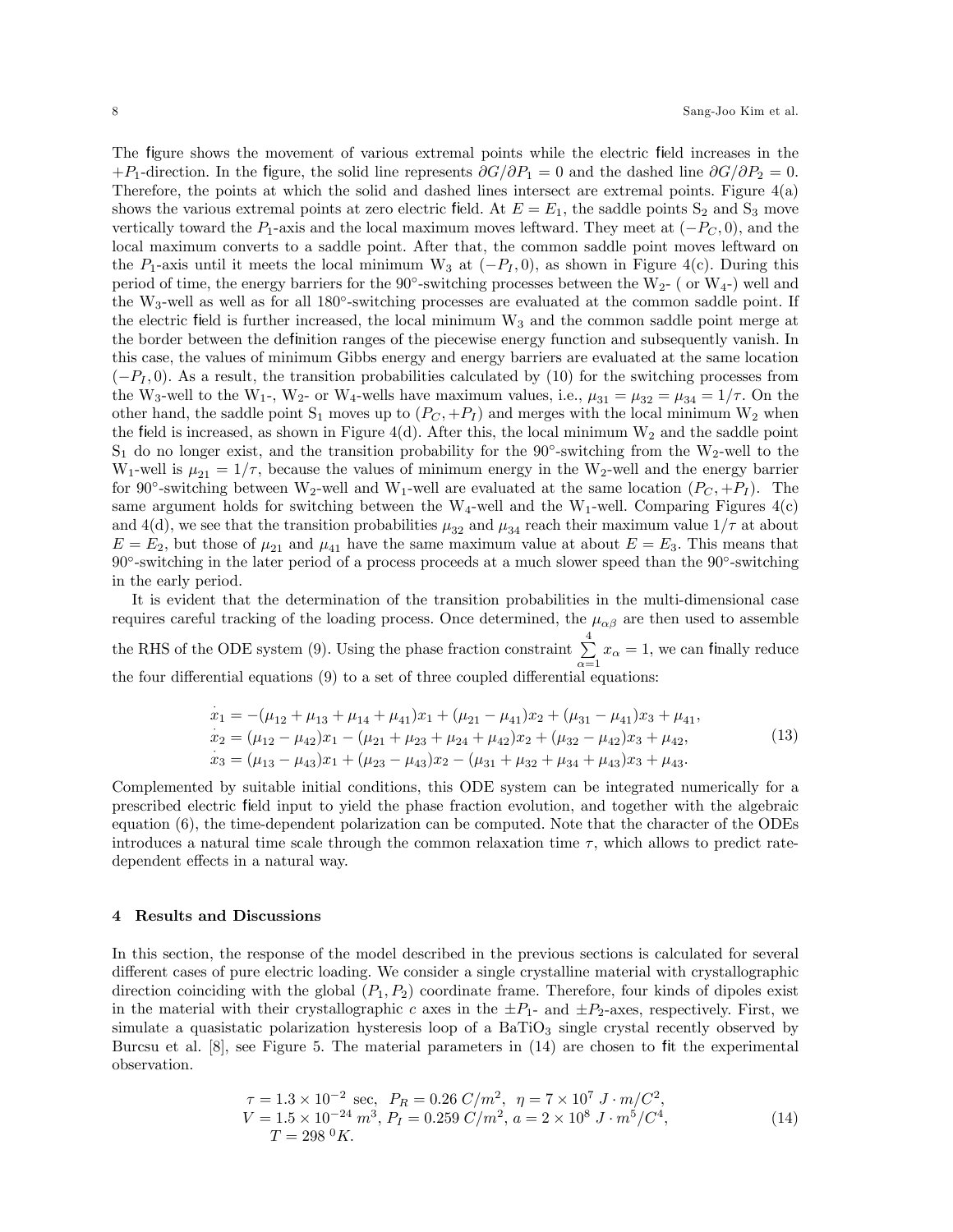

Fig. 5. Quasistatic polarization hysteresis of a BaTiO<sub>3</sub> single crystal, measurements by Burcsu et al. [8], ( $\theta_E = 0$ ,  $f_E =$  $0.05 Hz$ ).

The applied electric field is sinusoidal, and its amplitude and frequency are  $E_{amp} = 1.1$  MV/m and  $f_E = 0.05$  Hz, respectively. The angle of the applied electric field is denoted by  $\theta_E$ , where  $\theta_E$  is measured from the  $+P_1$  axis in the counterclockwise direction. In Figure 5, the solid line represents the result of the simulation and the dashed line the measured hysteresis loop. The hysteresis loop itself exhibits a very sharp transition, typical for a single crystal, and it is rather thin, indicative of a low coercive field. Toward the end of the transformation, the slope decreases smoothly until saturation is reached. We will show this feature to be a hint at the potential micro-mechanism of the transformation, which presents itself as a two-step process with different kinetics due to the presence of 90 $\degree$ - and 180 $\degree$ -switching.

We will first show that the 1-D two-variant model by Smith et al. is not able to capture this behavior. The prediction of the one-dimensional model can be obtained from the two-dimensional model by restraining all 90◦-switching processes, that is, by allowing 180◦-switching only. Identical material parameter values are used for the one-dimensional calculation, and in Figure 6, we compare the response of the two-dimensional model (solid line) with that of the one-dimensional model (dashed line). While the 2-D model reproduces the measured change in slope toward the end of the transformation, the 1-D version predicts a constant value for the coercive field. This can be understood by comparing the evolution of the phase fractions in both cases. Figure  $7(a)$  shows these evolutions over an electric field range from  $-0.1 \, MV/m$  to 0.7  $MV/m$  in the one-dimensional case, and Figure 7(b) shows the two-dimensional case. Comparing the two figures, we see that the spill-out process of lattice elements, initiated once the barrier shielding well  $W_3$  is eliminated, is identical in both cases, and they follow the same curve in the  $(P, E)$ -diagram initially. In the 2-D case, however, these elements do not all jump into the W<sub>1</sub>-well but into the two lateral wells  $W_2$  and  $W_4$  as well. From here, they transform further on to  $W_1$ , but in a delayed manner, see again Figure 7(b). This is due to the circumstance that they are trapped in wells, of which the barrier to  $W_1$  first has to be eliminated by further increase in field. In fact, inspection of the phase fraction diagram shows that the combined percentage of  $W_2$ and W<sup>4</sup> fractions is as high as 70% at the maximum, and we conclude that the more realistic 2-D model predicts a two-step transformation through repeated 90◦-switching processes, which is also well in agreement with the observation in Figure 5.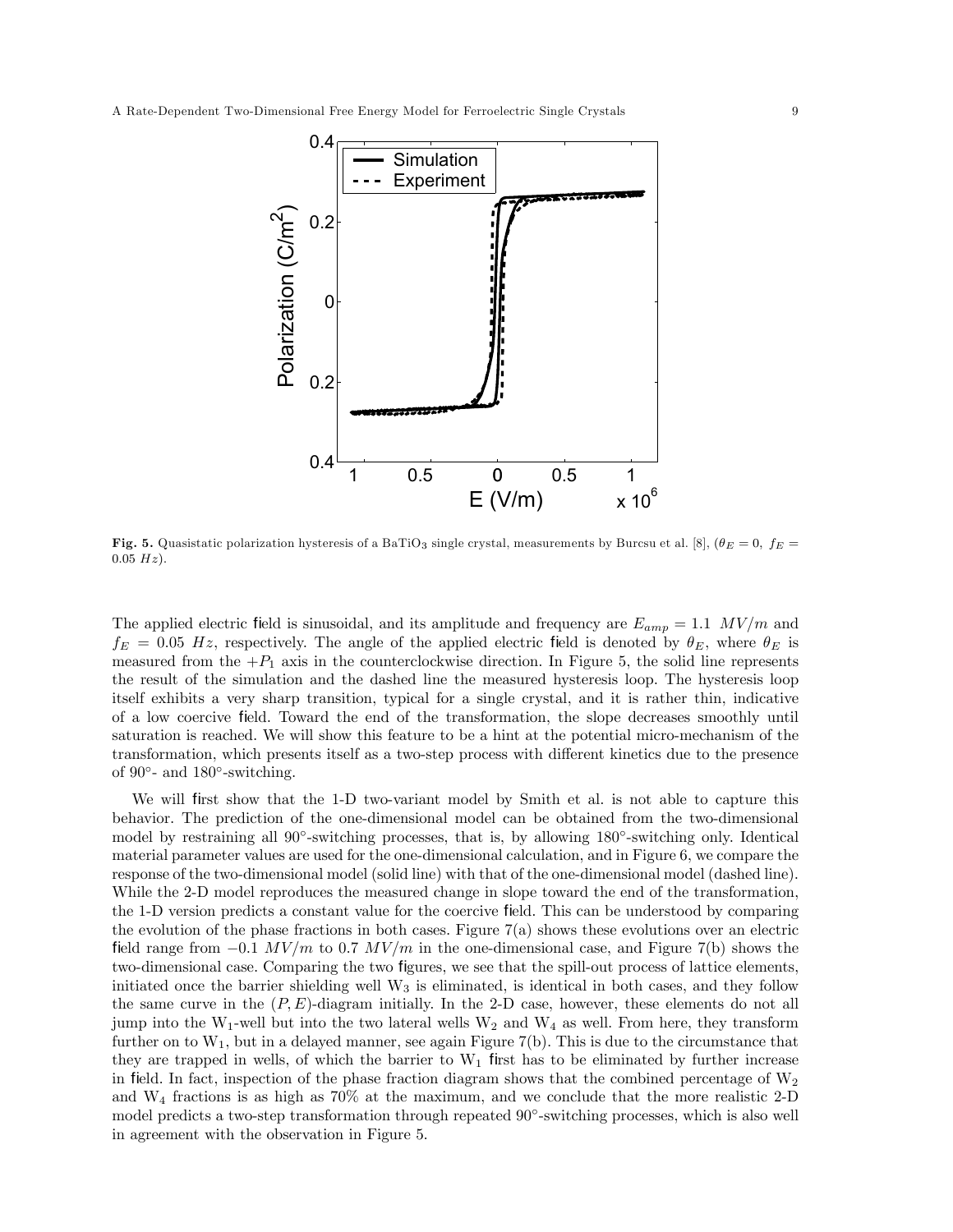

Fig. 6. Comparison of one- and two-dimensional hysteresis curves  $(\theta_E = 0, f_E = 0.05 \ Hz)$ .



Fig. 7. Evolution of phase fractions in (a) one- and (b) two-dimensional model ( $\theta_E = 0$ ,  $f_E = 0.05 Hz$ )

Next, we discuss the response of the model to electric fields applied in three different directions  $\theta_E = 0, \pi/8$  and  $\pi/4$ . We set the initial phase fractions to  $\{x_1, x_2, x_3, x_4\}|_{t=0} = \{0, 0, 1, 0\}$ , and therefore, initially, all lattices in the material are in the W3-well. The predicted polarization hystereses during the first loading cycle, with polarizations calculated in the direction of applied fields, are shown in Figure 8, and the corresponding plots of phase fraction evolution in Figure 9. In Figure 8, the solid line corresponds to the electric field of  $\theta_E = 0$ , the dashed one to  $\theta_E = \pi/8$ , and the dashed and dotted one to  $\theta_E = \pi/4$ . The memory of the initial state is quickly erased, and we would observe steady-state hysteresis loops after the first cycle in all three cases. It is shown in Figure 8 that the value of maximum polarization is the largest for the electrical load at  $\theta_E = 0$  and the lowest for the electrical load at  $\theta_E = \pi/4$ . This is due to the circumstance that the maximum phase fraction values depend on the angle of applied electric field as shown in Figures  $9(a)$  and  $9(c)$ . At the largest positive electric field, they are approximately  $\{1, 0, 0, 0\}$  and  $\{0.5, 0.5, 0, 0\}$  for  $\theta_E = 0$  and  $\pi/4$ , respectively. This reflects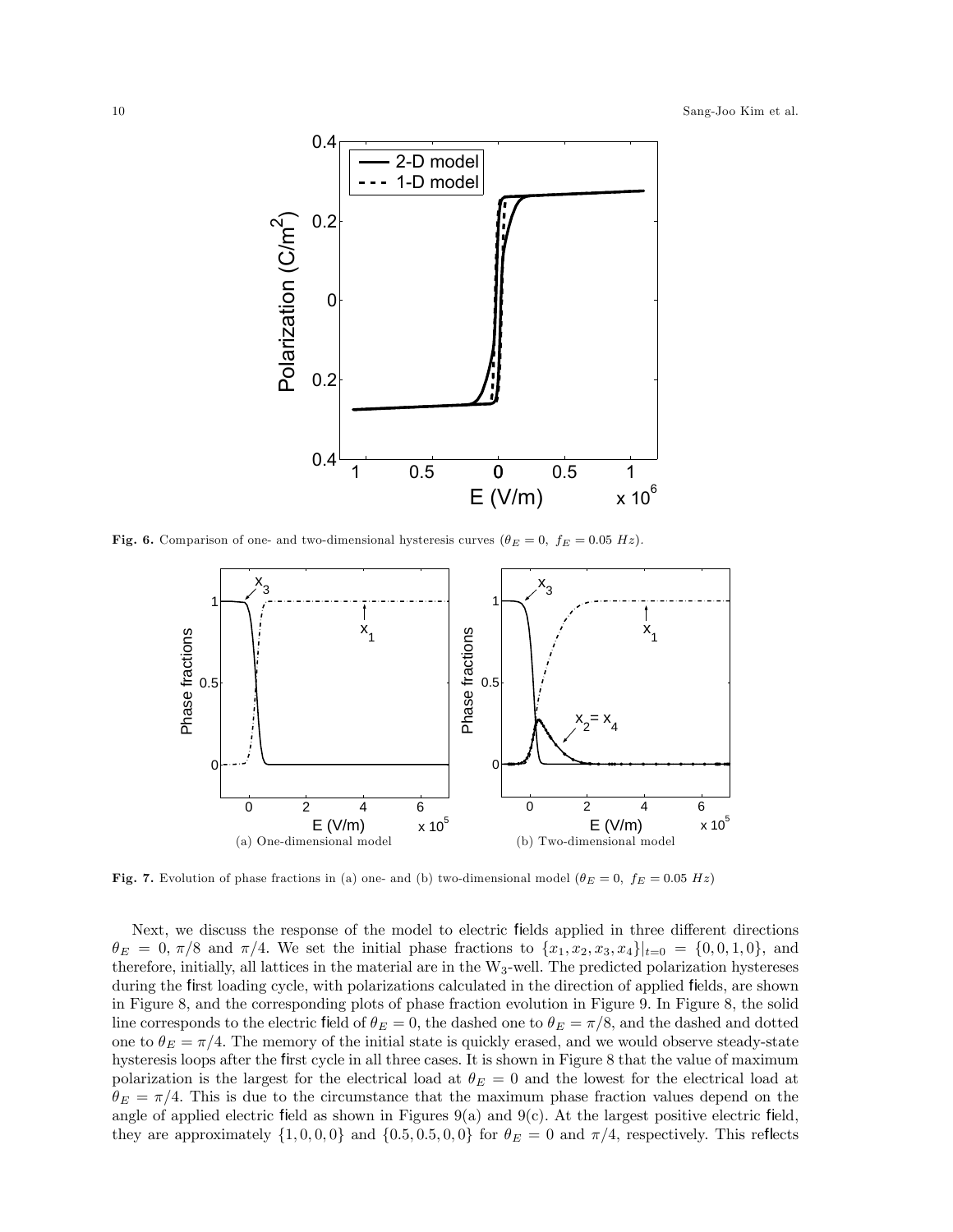

Fig. 8. Hysteresis curves at three different loading angles ( $f_E = 0.05 Hz$ ).

the fact that the electric field, when applied under increasing angle from 0 to  $\pi/4$ , lowers the depth of the W<sub>2</sub>-well, as much as that of the W<sub>1</sub>-well at  $\theta_E = \pi/4$ , resulting in the equal probabilities of switching to the  $W_1$ - and  $W_2$ -wells. These results are not compared to measurements by Burcsu et al., who did not study the effect of different loading direction, and probably are most closely related to the observations by Huber and Fleck [15], who studied loading in fixed directions, but with specimens cut under different orientations.

Finally, in Figure 10, we show the effect of loading rate on the polarization hysteresis. In this case, too, there are no measurements available for comparison yet, and the results have more of a predictive character. We apply the electric loading at three different frequencies, i.e., at  $f_E = 0.05 Hz$ ,  $0.3 Hz$  and  $1 Hz$ , and Figures.  $11(a)$ , (b) and (c) show the evolution of phase fractions at the respective loading frequencies vs. electric field in the range from  $E = -0.1$  MV/m to  $E = 0.7$  MV/m. In Figure 10, it is seen that the hysteresis loop gets wider with increasing loading frequency. This effect is small in the initial phase of the transformations, but it becomes very pronounced during the later period of the switching processes, when  $90^{\circ}$ -switchings occur from the W<sub>2</sub>- and W<sub>4</sub>-wells to the W<sub>1</sub>- or W<sub>3</sub>-wells. Figure 11 shows that the rate of  $90^{\circ}$ -switching from W<sub>2</sub>- and W<sub>4</sub>-wells to the W<sub>3</sub>-well gets slower, which reflects the inertia of the transformation. This behavior is dictated by the ratio of the relaxation times  $\tau_{180/90}$  and the rate of loading and has to be determined from experimental data.

## 5 Conclusions

The one-dimensional free energy model for ferroelectrics by Smith et al. is generalized to a twodimensional model that consists of four energy wells, four saddle points and one energy maximum. In the proposed model, polarized mesoscopic lattice elements jump from one energy well to another across barriers between neighboring wells. Evolution equations for the four relevant variant phase fractions are derived based on ideas from the theory of thermally activated processes and statistical thermodynamics. The corresponding transition probabilities are the product of a Boltzmann term giving the probability to reach the top of an energy barrier and an attempt frequency, which is the inverse of a characteristic relaxation time. The effect of an applied electric field on the multi-dimensional energy landscape and the barriers in particular is discussed in detail, along with the algorithm for the determination of the transition probabilities.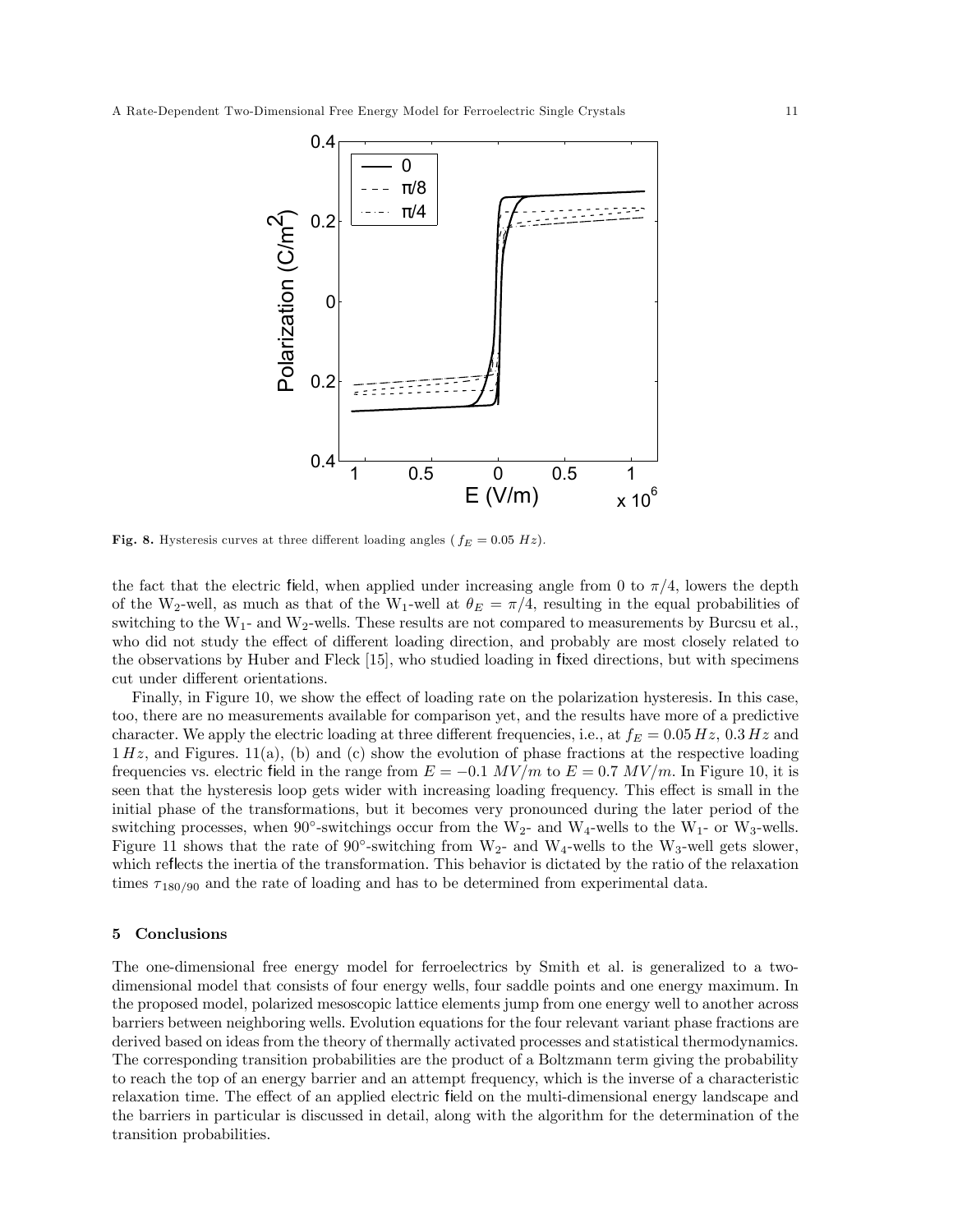

Fig. 9. Evolution of phase fractions at three different loading angles  $(f_E = 0.05 \ Hz)$ 

The prediction of the model is compared with a recently observed polarization hysteresis curve for a BaTiO<sub>3</sub> single crystal. Using the material parameters determined from the comparison, the response of the model to multiaxial in-plane electric field loading at various frequencies is calculated. The simulations show that the response of the model strongly depends on the direction of the applied electric field. The largest polarization is obtained when the electric field is applied at  $\theta_E = 0$ , i.e., in one of the principal directions of the free energy potential, and the smallest at  $\theta_E = \pi/4$ . The model also predicts effects of loading rate, and it is observed that the hysteresis loops become wider with increasing loading frequency, this effect being particularly remarkable during the later stage of the switching process. Inspection of the variant fraction evolution reveals that switching takes place as a two-stage process with the kinetics being determined by the energy landscape and the relaxation times.

In another paper [3], the implementation of mechanical stresses and the extension to polycrystalline behavior is discussed, and a three-dimensional version of the model is in development.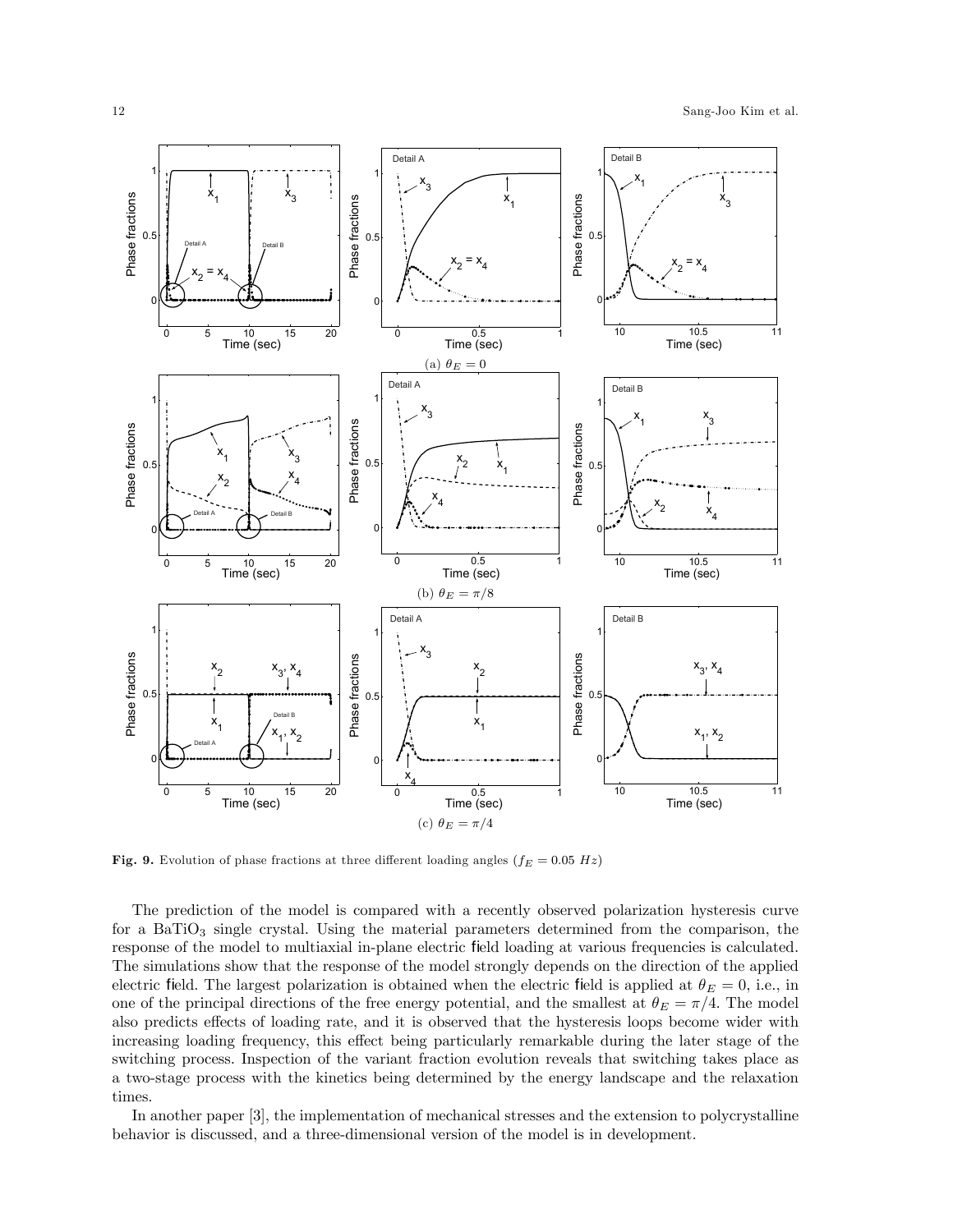

Fig. 10. Hysteresis curves at three different loading rates  $(\theta_E = 0)$ .



Fig. 11. Evolution of phase fractions at three different loading rates ( $\theta_E = 0$ )

#### 6 Acknowledgements

The work of SS and SJK has been partially supported by the National Science Foundation through grant DMII-0134464. The research of BLB and RCS was supported through the NSF grant CMS-0099764 and the Air Force Office of Scientific Research under the grants AFOSR-F49620-01-1-0107 and AFOSR-FA9550-04-1-0203.

#### References

- 1. M. Achenbach and I. Müller, "Simulation of material behavior of alloys with shape memory", Arch. Mech., 37 (6), 1985, 573—585
- 2. M. Achenbach, "A model for an alloy with shape memory", Int. J. Plast., 5, 1989, 371—395
- 3. B. L. Ball, R. C. Smith, S. J. Kim and S. Seelecke, "A Stress-Dependent Hysteresis Model for Ferroelectric Materials", J. Intell. Mat. Sys. Struct., 2005, submitted
- 4. E. Bassiouny, A. F. Ghaleb and G. A. Maugin, 1988a, "Thermodynamic relations for coupled electromechanical hysteresis effects-I. Basic equations", Int. J. Engng. Sci. 26, 1279-1295.